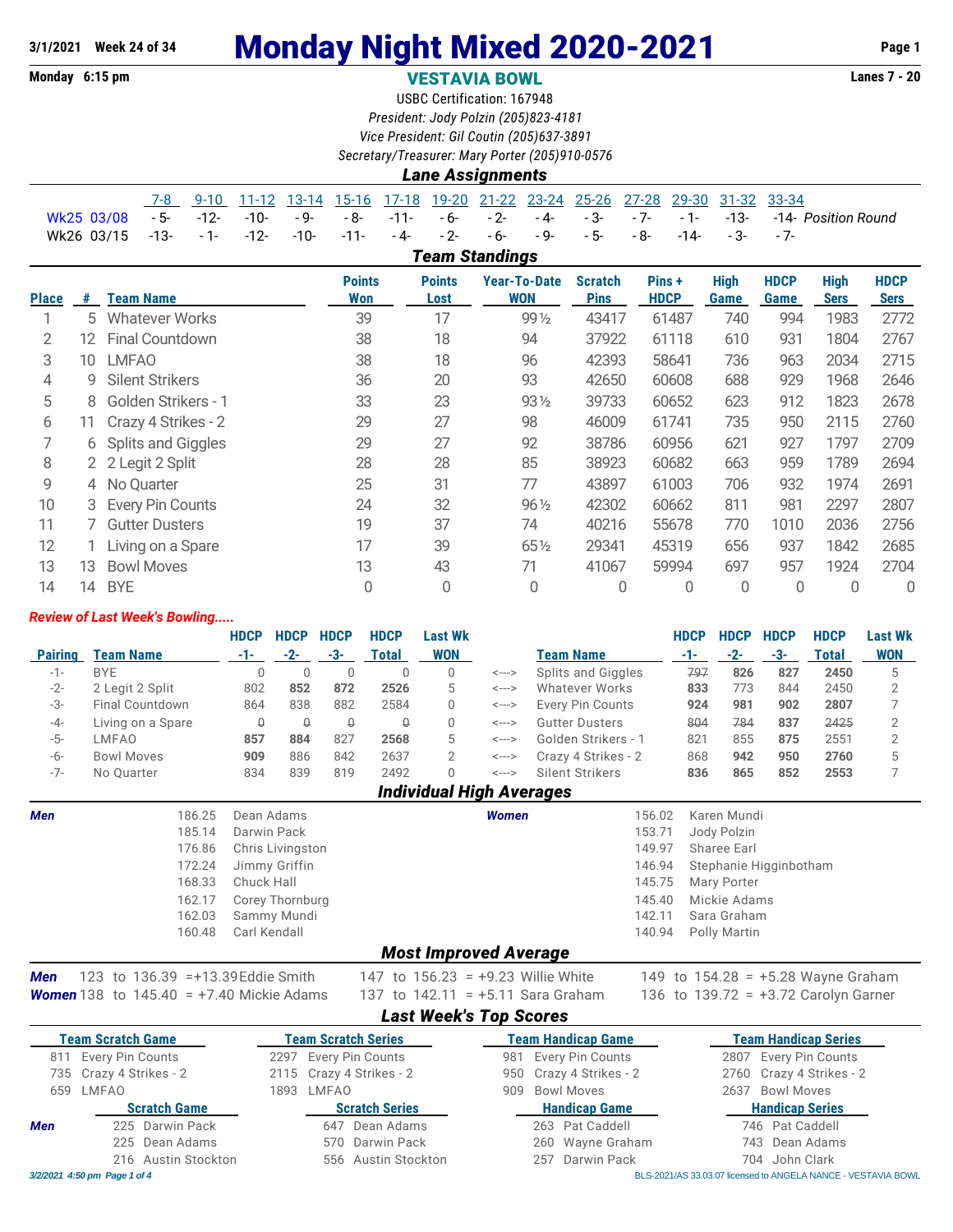|              | 3/1/2021 Week 24 of 34                                  |                                      |              |                                                            | <b>Monday Night Mixed 2020-2021</b>                 |                                                                                    |            |                                                    |                                                         | Page 2                                               |  |
|--------------|---------------------------------------------------------|--------------------------------------|--------------|------------------------------------------------------------|-----------------------------------------------------|------------------------------------------------------------------------------------|------------|----------------------------------------------------|---------------------------------------------------------|------------------------------------------------------|--|
|              | Monday 6:15 pm                                          |                                      |              |                                                            |                                                     | <b>Lanes 7 - 20</b>                                                                |            |                                                    |                                                         |                                                      |  |
|              |                                                         | <b>Scratch Game</b>                  |              |                                                            | <b>Scratch Series</b>                               |                                                                                    |            | <b>Handicap Game</b>                               |                                                         | <b>Handicap Series</b>                               |  |
| <b>Women</b> | 194 Valorie Pack<br>174 Polly Martin<br>174 Sharee Earl |                                      |              | 534 Valorie Pack<br>Sharee Earl<br>501<br>498 Polly Martin |                                                     | Dean Adams<br>257<br>266 Valorie Pack<br>Diana Smith<br>251<br>Polly Martin<br>246 |            |                                                    | 750 Valorie Pack<br>714 Polly Martin<br>690 Sharee Earl |                                                      |  |
|              |                                                         |                                      |              |                                                            | <b>Season High Scores</b>                           |                                                                                    |            |                                                    |                                                         |                                                      |  |
| 811          | <b>Team Scratch Game</b><br>Every Pin Counts            |                                      |              |                                                            | <b>Team Scratch Series</b><br>2297 Every Pin Counts | 1010                                                                               |            | <b>Team Handicap Game</b><br><b>Gutter Dusters</b> |                                                         | <b>Team Handicap Series</b><br>2807 Every Pin Counts |  |
| 770          | <b>Gutter Dusters</b>                                   |                                      | 2115         |                                                            | Crazy 4 Strikes - 2                                 | 994                                                                                |            | <b>Whatever Works</b>                              | 2772                                                    | <b>Whatever Works</b>                                |  |
| 740          | <b>Whatever Works</b>                                   |                                      | 2036         |                                                            | <b>Gutter Dusters</b>                               | 981                                                                                |            | Every Pin Counts                                   | 2767                                                    | <b>Final Countdown</b>                               |  |
| 736          | LMFAO                                                   |                                      |              | 2034 LMFAO                                                 |                                                     | 963                                                                                | LMFAO      |                                                    | 2760                                                    | Crazy 4 Strikes - 2                                  |  |
| 735          | Crazy 4 Strikes - 2                                     |                                      | 1983         |                                                            | <b>Whatever Works</b>                               | 959                                                                                |            | 2 Legit 2 Split                                    | 2756                                                    | <b>Gutter Dusters</b>                                |  |
| 706          | No Quarter                                              |                                      | 1974         | No Quarter                                                 |                                                     | 957                                                                                |            | <b>Bowl Moves</b>                                  |                                                         | 2715 LMFAO                                           |  |
| 697          | <b>Bowl Moves</b>                                       |                                      | 1968         |                                                            | Silent Strikers                                     | 950                                                                                |            | Crazy 4 Strikes - 2                                |                                                         | 2709 Splits and Giggles                              |  |
| 688          | Silent Strikers                                         |                                      | 1924         | <b>Bowl Moves</b>                                          |                                                     | 937                                                                                |            | Living on a Spare                                  | 2704                                                    | <b>Bowl Moves</b>                                    |  |
| 663          | 2 Legit 2 Split                                         |                                      | 1842         |                                                            | Living on a Spare                                   | 932                                                                                |            | No Quarter                                         | 2694                                                    | 2 Legit 2 Split                                      |  |
| 656          | Living on a Spare                                       |                                      | 1823         |                                                            | Golden Strikers - 1                                 | 931                                                                                |            | Final Countdown                                    | 2691                                                    | No Quarter                                           |  |
| 623          | Golden Strikers - 1                                     |                                      | 1804<br>1797 |                                                            | Final Countdown<br>Splits and Giggles               | 929                                                                                |            | Silent Strikers                                    | 2685                                                    | Living on a Spare<br>Golden Strikers - 1             |  |
| 621<br>610   | <b>Splits and Giggles</b><br>Final Countdown            |                                      |              | 1789 2 Legit 2 Split                                       |                                                     | 927<br>912                                                                         |            | Splits and Giggles<br>Golden Strikers - 1          | 2678                                                    | 2646 Silent Strikers                                 |  |
|              | <b>Scratch Game</b>                                     |                                      |              |                                                            | <b>Scratch Series</b>                               |                                                                                    |            | <b>Handicap Game</b>                               |                                                         | <b>Handicap Series</b>                               |  |
| Men          |                                                         | 269 Dean Adams                       |              |                                                            | 660 Darwin Pack                                     |                                                                                    |            | 315 John Clark                                     |                                                         | 788 Corey Thornburg                                  |  |
|              |                                                         | 265 Jimmy Griffin                    |              | 659                                                        | Dean Adams                                          |                                                                                    |            | 312 Jimmy Griffin                                  | 770                                                     | Willie White                                         |  |
|              |                                                         | 258 Darwin Pack                      |              |                                                            | 626 Corey Thornburg                                 |                                                                                    |            | 308 Corey Thornburg                                |                                                         | Chuck Hall<br>767                                    |  |
|              |                                                         | 255 Chris Livingston                 |              | 618                                                        | Jimmy Griffin                                       |                                                                                    |            | 297 Vernon Smith                                   |                                                         | 762 JR Gunn                                          |  |
|              |                                                         | 254 Corey Thornburg                  |              | 618                                                        | Chris Livingston                                    |                                                                                    | 296        | Chris Livingston                                   | 759                                                     | Darwin Pack                                          |  |
|              | 247                                                     | John Clark                           |              | 611                                                        | Chuck Hall                                          |                                                                                    | 291        | Darwin Pack                                        | 755                                                     | Sammy Mundi                                          |  |
|              |                                                         | 235 Chris Donze                      |              | 593                                                        | Sammy Mundi                                         |                                                                                    | 291        | Chris Donze                                        | 752                                                     | Floyd Cox                                            |  |
|              |                                                         | 234 Sammy Mundi                      |              |                                                            | 582 JR Gunn                                         |                                                                                    | 291        | Dean Adams                                         | 749                                                     | John Clark                                           |  |
|              |                                                         | 234 Chuck Hall                       |              | 575                                                        | Willie White                                        |                                                                                    | 289        | Jack Porter                                        | 747                                                     | Jimmy Griffin                                        |  |
|              |                                                         | 232 Willie White<br>230 Vernon Smith |              | 572<br>572                                                 | Ben Higginbotham<br>Chris Donze                     |                                                                                    | 288<br>287 | Sammy Mundi<br>Willie White                        | 747<br>746                                              | Chris Donze<br>Pat Caddell                           |  |
|              |                                                         | 228 Ben Higginbotham                 |              | 571                                                        | Carl Kendall                                        |                                                                                    | 286        | Chuck Hall                                         | 746                                                     | Chris Livingston                                     |  |
|              |                                                         | 226 JR Gunn                          |              | 563                                                        | Ernest Canada                                       |                                                                                    | 286        | JR Gunn                                            |                                                         | Dean Adams<br>743                                    |  |
|              | 225                                                     | Jack Porter                          |              | 560                                                        | Floyd Cox                                           |                                                                                    | 286        | Floyd Cox                                          | 741                                                     | Jack Porter                                          |  |
|              |                                                         | 222 Carl Kendall                     |              |                                                            | 550 Wayne Graham                                    |                                                                                    |            | 282 Ben Higginbotham                               |                                                         | 740 Vernon Smith                                     |  |
| <b>Women</b> | 211                                                     | 222 Floyd Cox<br>Mary Porter         |              |                                                            | 537 Jody Polzin                                     |                                                                                    | 278        | Mary Laughlin                                      |                                                         | 750 Valorie Pack                                     |  |
|              | 209                                                     | Sharee Earl                          |              |                                                            | 534 Valorie Pack                                    |                                                                                    | 277        | Mary Porter                                        | 743                                                     | Mary Laughlin                                        |  |
|              |                                                         | 204 Jody Polzin                      |              | 522                                                        | Karen Mundi                                         |                                                                                    | 274        | Sara Graham                                        |                                                         | Carol Thornburg<br>742                               |  |
|              |                                                         | 200 Sara Graham                      |              | 501                                                        | Sharee Earl                                         |                                                                                    | 273        | Sharee Earl                                        | 724                                                     | Polly Martin                                         |  |
|              |                                                         | 198 Lisa Raco                        |              | 499                                                        | Mary Porter                                         |                                                                                    | 270        | Lisa Raco                                          |                                                         | 714 Lisa Raco                                        |  |
|              |                                                         | 194 Valorie Pack                     |              | 499                                                        | Carol Thornburg                                     |                                                                                    | 269        | Carol Thornburg                                    | 708                                                     | <b>Phyllis Rowser</b>                                |  |
|              |                                                         | 193 Polly Martin                     |              |                                                            | 498 Polly Martin                                    |                                                                                    | 267        | Polly Martin                                       | 705                                                     | Jody Polzin                                          |  |
|              |                                                         | 193 Mary Laughlin<br>191 Karen Mundi |              | 498                                                        | Lisa Raco<br>Stephanie Higginbotham                 |                                                                                    | 267        | Beverly Acton                                      | 701                                                     | Kim Livingston<br>Linda Graham                       |  |
|              |                                                         | 188 Phyllis Rowser                   |              | 496<br>494                                                 | Mary Laughlin                                       |                                                                                    | 266<br>265 | Valorie Pack<br>Kim Livingston                     | 700<br>698                                              | Sara Graham                                          |  |
|              |                                                         | 186 Carol Thornburg                  |              | 490                                                        | Sara Graham                                         |                                                                                    | 263        | <b>Phyllis Rowser</b>                              | 697                                                     | Stephanie Higginbotha                                |  |
|              |                                                         | 180 Carolyn Garner                   |              | 483                                                        | <b>Phyllis Rowser</b>                               |                                                                                    | 262        | Jody Polzin                                        | 696                                                     | Mickie Adams                                         |  |
|              | 179                                                     | <b>Beverly Acton</b>                 |              | 483                                                        | Mickie Adams                                        |                                                                                    | 253        | Carolyn Garner                                     | 694                                                     | Mary Porter                                          |  |
|              |                                                         | 173 Mickie Adams                     |              | 469                                                        | Carolyn Garner                                      |                                                                                    | 252        | Sally Whitson                                      | 693                                                     | Karen Mundi                                          |  |
|              |                                                         | 172 Stephanie Higginbotham           |              |                                                            | 433 Linda Graham                                    |                                                                                    |            | 252 Linda Graham                                   |                                                         | 690<br>Sharee Earl<br>690 Diana Smith                |  |

Beverly Acton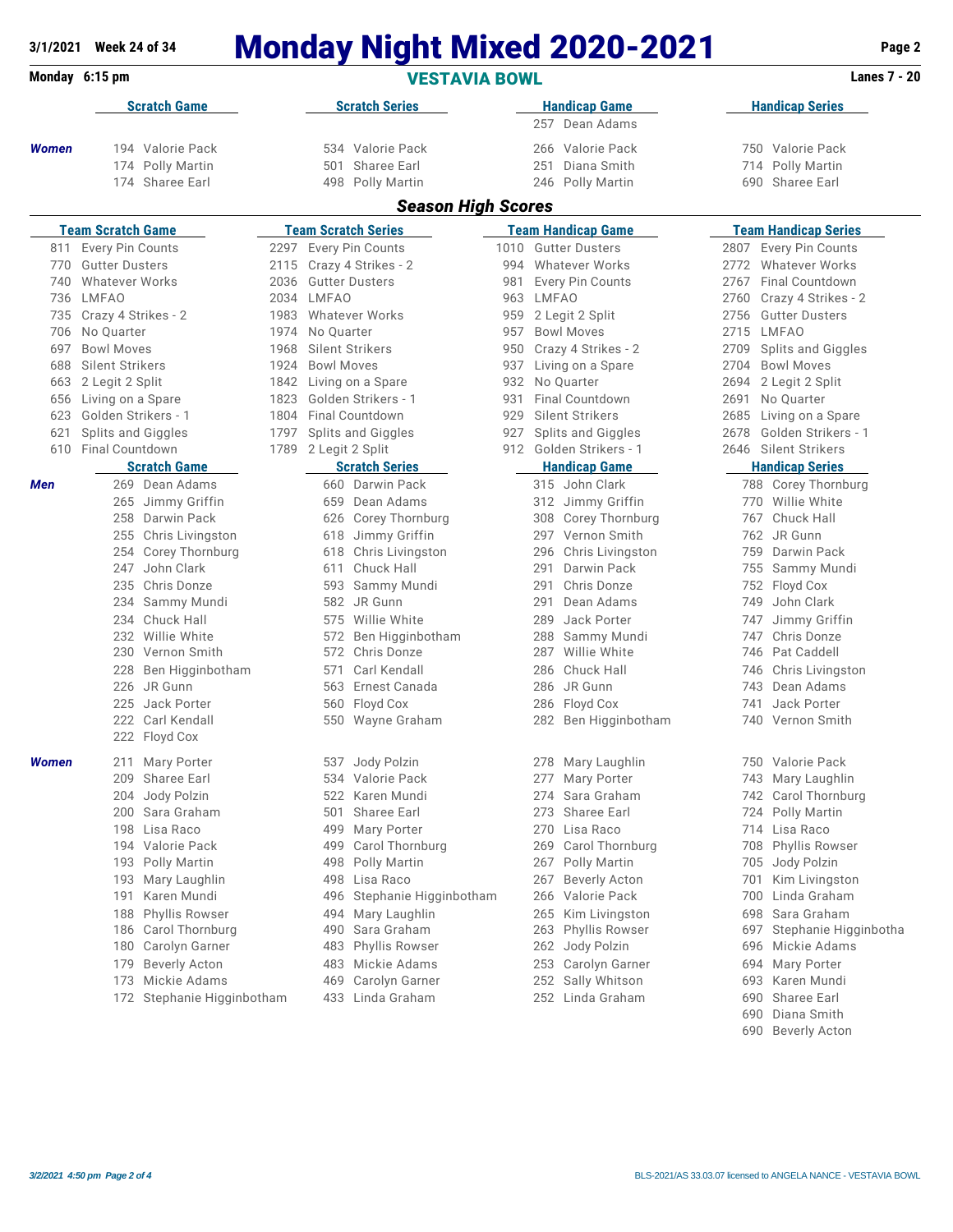# **3/1/2021 Week 24 of 34 Monday Night Mixed 2020-2021 Page 3**

**Monday 6:15 pm VESTAVIA BOWL Lanes 7 - 20**

|             | <b>Team Rosters</b>           |                 |    |                 |             |                   |      |                      |              |                    |             |             |             |             |             |
|-------------|-------------------------------|-----------------|----|-----------------|-------------|-------------------|------|----------------------|--------------|--------------------|-------------|-------------|-------------|-------------|-------------|
| <b>Book</b> |                               |                 |    |                 |             |                   |      |                      |              | <b>HDCP</b>        | <b>High</b> | <b>HDCP</b> | <b>High</b> | <b>HDCP</b> | Pins+       |
| Avg         | <b>Name</b>                   | <b>Avg HDCP</b> |    | <b>Pins Gms</b> |             |                   |      | $-1$ - $-2$ - $-3$ - |              | <b>Total Total</b> | <b>Game</b> | Game        | <b>Sers</b> | <b>Sers</b> | <b>HDCP</b> |
|             | 1 - Living on a Spare         |                 |    |                 |             |                   |      |                      |              |                    |             |             |             |             |             |
| 142         | Carol Thornburg               | 131             | 80 | 6728            | 51          |                   |      |                      | 0            | 0                  | 186         | 269         | 499         | 742         | 11414       |
| 185         | Corey Thornburg               | 162             | 52 | 6811            | 42          |                   |      |                      | 0            | 0                  | 254         | 308         | 626         | 788         | 11296       |
|             | <b>VACANT</b>                 | 140             | 72 | 0               | $\mathbf 0$ |                   |      |                      | $\mathbf{0}$ | 0                  | $\mathbf 0$ |             | 0           |             | 8268        |
|             | <b>VACANT</b>                 | 140             | 72 | 0               | $\mathbf 0$ |                   |      |                      | 0            | 0                  | $\mathbf 0$ |             | 0           |             | 1908        |
|             | 2 - 2 Legit 2 Split           |                 |    |                 |             |                   |      |                      |              |                    |             |             |             |             |             |
| 137         | Sara L. Graham                | 142             | 70 | 9379            | 66          | 132               | 132  | 137                  | 401          | 611                | 200         | 274         | 490         | 698         | 15046       |
| 123         | Linda L. Graham               | 123             | 87 | 8881            | 72          | 102               | 131  | 135                  | 368          | 629                | 165         | 252         | 433         | 700         | 15127       |
| 123         | Charles Arcara                | 121             | 89 | 6948            | 57          | 102               | 142  | 95                   | 339          | 603                | 169         | 259         | 423         | 690         | 13890       |
| 149         | Wayne Graham                  | 154             | 59 | 11108           | 72          | 161               | 142  | 200                  | 503          | 683                | 209         | 260         | 550         | 739         | 15347       |
|             | 3 - Every Pin Counts          |                 |    |                 |             |                   |      |                      |              |                    |             |             |             |             |             |
| 148         | Sharee M. Earl                | 149             | 63 | 8998            | 60          | 174               | 165  | 162                  | 501          | 690                | 209         | 273         | 501         | 690         | 14593       |
| 126         | <b>Beverly Acton</b>          | 122             | 88 | 4772            | 39          |                   |      |                      | 0            | 0                  | 179         | 267         | 426         | 690         | 12932       |
| 137         | Pat Caddell                   | 134             | 77 | 9670            | 72          | 171               | 184  | 154                  | 509          | 746                | 202         | 279         | 509         | 746         | 14665       |
| 190         | <b>Austin Stockton</b>        | 188             | 28 | 6586            | 35          | 154               | 216  | 186                  | 556          | 640                | 225         | 252         | 613         | 694         | 11436       |
|             | 4 - No Quarter                |                 |    |                 |             |                   |      |                      |              |                    |             |             |             |             |             |
| 144         | Lisa Raco                     | 137             | 74 | 9510            | 69          | 144               | 138  | 122                  | 404          | 626                | 198         | 270         | 498         | 714         | 15051       |
| 152         | Jamie Raco                    | 154             | 59 | 8813            | 57          | a144              | a144 | a144                 | 432          | 609                | 213         | 276         | 542         | 728         | 15299       |
| 174         | Jimmy Griffin                 | 172             | 43 | 7751            | 45          | 155               | 169  | 176                  | 500          | 629                | 265         | 312         | 618         | 747         | 10349       |
| 171         | Chris Donze                   | 160             | 54 | 8664            | 54          | 161               | 158  | 147                  | 466          | 628                | 235         | 291         | 572         | 747         | 15216       |
|             | <b>5 - Whatever Works</b>     |                 |    |                 |             |                   |      |                      |              |                    |             |             |             |             |             |
| 146         | Mary V. Porter                | 145             | 67 | 9911            | 68          | i122              |      | i102 a135            | 359          | 560                | 211         | 277         | 499         | 694         | 15144       |
| 156         | Jack M. Porter                | 151             | 62 | 10943           | 72          | 164               | 150  | 161                  | 475          | 661                | 225         | 289         | 549         | 741         | 15464       |
| 156         | Floyd Cox                     | 154             | 59 | 9753            | 63          | 156               | 130  | 169                  | 455          | 632                | 222         | 286         | 560         | 752         | 13443       |
| 153         | Vernon Smith                  | 155             | 58 | 9786            | 63          | 146               | 146  | 134                  | 426          | 597                | 230         | 297         | 546         | 740         | 15528       |
|             | <b>6 - Splits and Giggles</b> |                 |    |                 |             |                   |      |                      |              |                    |             |             |             |             |             |
| 181         | Chris Livingston              | 176             | 39 | 12734           | 72          | 161               | 179  | 167                  | 507          | 621                | 255         | 296         | 618         | 746         | 15611       |
| 108         | Andreia Livingston            | 109             | 99 | 6114            | 56          | a99               | a99  | a99                  | 297          | 594                | 149         | 249         | 380         | 683         | 14845       |
| 108         | Kim Livingston                | 110             | 99 | 7644            | 69          | 103               | 93   | 102                  | 298          | 592                | 166         | 265         | 404         | 701         | 15198       |
| 144         | Harry Livingston              | 146             | 66 | 9212            | 63          | 133               | 154  | 158                  | 445          | 643                | 182         | 252         | 477         | 682         | 15302       |
|             | <b>7 - Gutter Dusters</b>     |                 |    |                 |             |                   |      |                      |              |                    |             |             |             |             |             |
|             | 136 Carolyn Garner            | 139             | 72 | 8383            |             | 60 a129 a129 a129 |      |                      | 387          | 603                | 180         | 253         | 469         | 688         | 13903       |
| 155         | Stephanie Higginbotham        | 146             | 66 | 5290            | 36          |                   |      |                      | 0            | 0                  | 172         | 243         | 496         | 697         | 11308       |
| 168         | Chuck Hall                    | 168             | 46 | 11110           | 66          | 151               | 149  | 173                  | 473          | 611                | 234         | 286         | 611         | 767         | 14323       |
| 183         | Ben Higginbotham              | 160             | 54 | 7693            | 48          | 141               | 123  | 152                  | 416          | 575                | 228         | 282         | 572         | 728         | 13600       |
|             | <b>VACANT</b>                 | 140             | 72 | 0               |             | 0 v140 v140 v140  |      |                      | 420          | 636                | $\mathbf 0$ |             | 0           |             | 1272        |
|             | 8 - Golden Strikers - 1       |                 |    |                 |             |                   |      |                      |              |                    |             |             |             |             |             |
| 125         | Mary Laughlin                 | 128             | 82 | 9241            | 72          | 116               | 104  | 142                  | 362          | 608                | 193         | 278         | 494         | 743         | 12663       |
| 129         | Phyllis Rowser                | 132             | 79 | 9506            | 72          | 116               | 137  | 134                  | 387          | 624                | 188         | 263         | 483         | 708         | 12500       |
| 142         | Carl Weldon                   | 140             | 72 | 10131           | 72          | 128               | 152  | 132                  | 412          | 628                | 192         | 264         | 466         | 682         | 12771       |
| 159         | Ernest Canada                 | 151             | 62 | 10003           | 66          | 165               | 166  | 171                  | 502          | 691                | 212         | 271         | 563         | 728         | 12753       |
|             | 9 - Silent Strikers           |                 |    |                 |             |                   |      |                      |              |                    |             |             |             |             |             |
| 164         | Jody L. Polzin                | 153             | 60 | 11067           | 72          | 124               | 136  | 130                  | 390          | 567                | 204         | 262         | 537         | 705         | 14482       |
| 149         | Polly Martin                  | 140             | 72 | 8879            | 63          | 157               | 174  | 167                  | 498          | 714                | 193         | 267         | 498         | 724         | 14606       |
|             | <b>VACANT</b>                 | 140             | 72 | 0               |             | 0 v140 v140 v140  |      |                      | 420          | 636                | 0           |             | 0           |             | 6996        |
|             | <b>VACANT</b>                 | 140             | 72 | 0               |             |                   |      | 0 v140 v140 v140     | 420          | 636                | $\mathbf 0$ |             | 0           |             | 8268        |
|             |                               |                 |    |                 |             |                   |      |                      |              |                    |             |             |             |             |             |